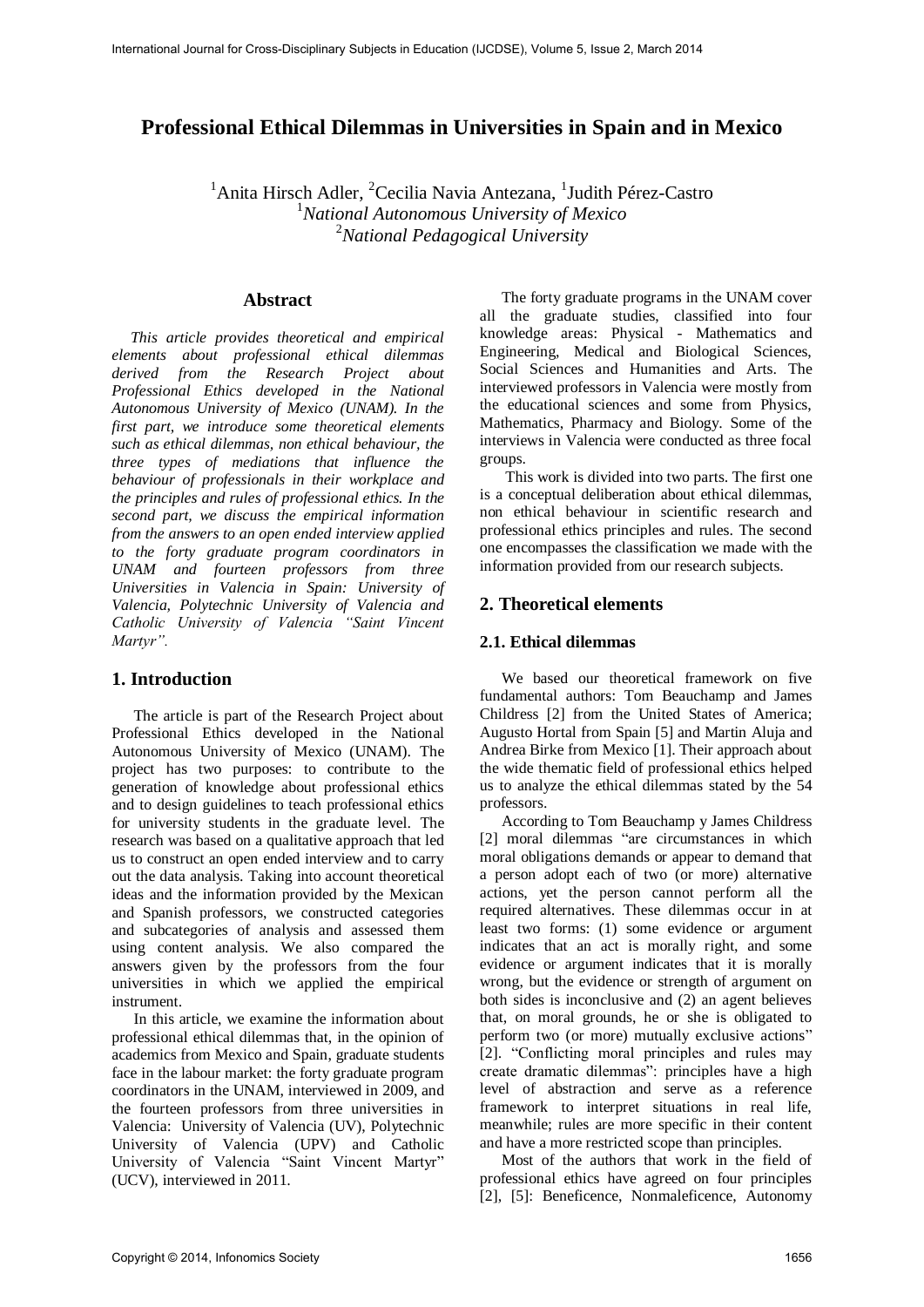and Justice. Beneficence includes all the goods and services that a specific profession provides to society. It takes into account the direct and indirect beneficiaries of the professional work and the difference between intrinsic (essential aspects of the profession) and extrinsic (indirect aspects) benefits. A very difficult problem arises when the extrinsic benefits, for example job conditions and rewards, become more important that the intrinsic ones for institutions and professionals.

The principle of Nonmaleficence refers to the idea that professionals have the obligation to avoid damage to patients and subjects that participate in research projects. This principle is mostly used in Biological and Health Sciences.

Autonomy can be understood in two aspects. One is the need for professionals to be autonomous, that is, to be able to take their own ethical decisions. The other refers to the beneficiaries from the professional activities that have to be able to participate in the decisions that affect them. Professionals contribute to promote beneficiaries' autonomy and we think that this latter can also be enhanced with self-regulated learning processes [6]. The principle of Justice relates professional ethics to social ethics, especially in reference to the necessity to distribute limited resources to solve or diminish multiple problems and necessities [2] [5].

These dynamic principles, developed especially after the Second World War and the Nuremberg Code from 1947, alongside with the diverse international codes regulate the research with human beings, especially in Health Sciences. Because of their relevance, they have also an enormous impact in all the other knowledge areas [4].

Beauchamp & Childress [2] hold that the principal moral rules are: veracity, privacy, confidentiality and fidelity. Veracity "refers to comprehensive, accurate and objective transmission of information, as well as the way the professional fosters the patient´s or subject´s understanding. The obligation of veracity is based on three aspects: respect owed to others, a close connection to obligations of fidelity and promise keeping and that the relationships between health care professionals and their patients and between researchers and their subjects ultimately depend on trust".

Privacy focuses on an agent´s control over access to himself or herself. Anita Allen [2] identified four forms of privacy: informational, physical, decisional and proprietary. The authors [2] include a fifth category that is relational or associational. "Confidentiality is a branch or subset of informational privacy- it prevents *redisclosure* of information that was originally disclosed within a confidential relationship-. "Fidelity means to act in good faith to keep vows and promises, fulfil agreements, maintain relationships and discharge fiduciary responsibilities".

### **2.2. Unacceptable and questionable actions in scientific research**

Martin Aluja and Andrea Birke [1] classified a great range of non ethical actions in scientific research making a synthesis from several international documents and defining two categories: unacceptable and questionable behaviour. They defined the scientific ethics as the standards of conduct that allow us to distinguish between correct and incorrect comportment. They stated that there has been an increase of non ethical conduct in professional exercise. Some of the reasons that can explain this situation are: very limited job creation, reduced financing, pressure to publish, the necessity to engender research resources and the demand to meet several and exhausting administrative procedures.

The three unacceptable ethical actions according to most of the international documents are: data fabrication "that refers to the invention of data and experiments that were never done or the description of artefacts and objects that never existed"; data forgery that is about "the alteration of experimental data with the intention to produce an outcome that adjusts to the researcher´s expectations" and plagiarism that refers to "the appropriation of ideas, innovative methods, data or body of a text written by others, without quoting the source or recognizing the creator of the original idea" [1].

Regarding questionable ethical conducts, they refer to multiple practices in the process of publication [1], for example: hide crude data avoiding that other researchers can replicate, confirm and verify them; make *post-hoc* analyses without informing about them; select the use of information; use incorrect citation; negligence; send an article to more than one journal and fragment a complete work into pieces. There are also several "conflicts of interests" that are all those actions which are used to obtain personal gain in an abusive manner.

One of the conclusions from these authors [1] is that both types of misconduct may be more frequent if they are not included in codes of scientific ethics.

### **2.3. Conditional aspects of professional exercise**

Augusto Hortal [5] declared that almost all professions are exposed to three types of mediations: technological, economical and organizational. The first one is about the influence of the enormous expansion of technology in the world. This situation has generated important changes in professional development. One of the most important consequences is that it restrains the ethical responsibility of professionals, because it privileges means over ends.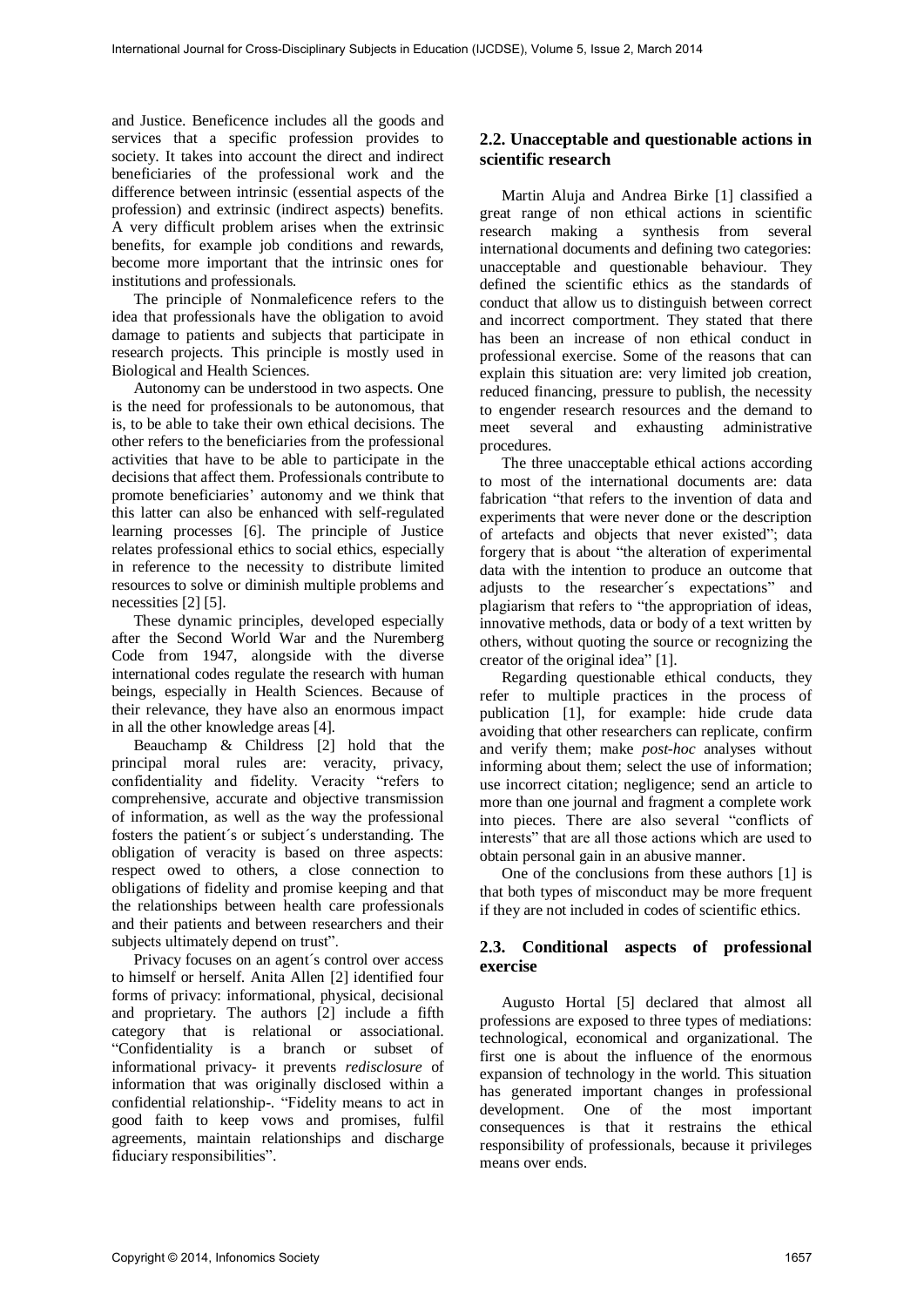The economical mediation refers to the limitation of all type of resources. Professionals have to work with these limited resources and take also into account the necessity to preserve the organizations in which they work. In a context with very limited creation of new good jobs (permanent, with high salaries and stable conditions) there are few opportunities for professionals to be able to take ethical decisions.

The third one relates to the link between professionals and institutions or organizations in terms of their ethical conduct. If the institution promotes an ethical comportment, the professional will be able to act with responsibility. If the institution does not promote an ethical conduct, professionals will have problems to act ethically. The author [5] considered that even when there is a difficult situation to find a good job, in extreme cases, professionals will have to search for a different one if they need to preserve their own principles.

We propose other types of mediations, related to the social and cultural context of professional exercise. For example, the condition of multiculturalism present in our societies: "Multiculturalism as social reality, is recognized by the presence of different cultural groups in the same society" [3].

## **3. Empirical analysis of professional ethical dilemmas**

To organize the information, we defined analytical categories and subcategories (Table 1).

|  |                               | Table 1. Categories and subcategories of |  |
|--|-------------------------------|------------------------------------------|--|
|  | professional ethical dilemmas |                                          |  |

| Categories y subcategories        | Mexico      | Spain |
|-----------------------------------|-------------|-------|
| 1. Dilemmas and non ethical       |             |       |
| conduct in workplaces             |             |       |
| a. Economical resources           | UNAM        | UV    |
| management                        |             |       |
| b. The difficulty to find good    | UNAM        | UV    |
| job alternatives                  |             |       |
| c. Workplace pressures            | <b>UNAM</b> |       |
| d. Taking unacceptable            | <b>UNAM</b> | UCV   |
| decisions because of the pressure |             | UV    |
| and external factors to the       |             |       |
| profession                        |             |       |
| e. Dilemmas because of the type   | <b>UNAM</b> |       |
| of work that the profession       |             |       |
| demands.                          |             |       |
| f. Dilemmas for<br>evading        |             | UCV   |
| professional responsibility       |             | UV    |
| 2. Science is strongly affected   |             |       |
| by corruption and impunity of     |             |       |
| the country                       |             |       |
| 3. Dilemmas and non ethical       | <b>UNAM</b> |       |
| conduct<br>in reference<br>t٥     |             |       |

| research, publications<br>and      |             |     |
|------------------------------------|-------------|-----|
| teaching                           |             |     |
| a. Ethical conduct in research and | <b>UNAM</b> |     |
| teaching                           |             |     |
| b. Telling the truth in scientific | <b>UNAM</b> | UV  |
| results                            |             |     |
| c. Plagiarism                      | <b>UNAM</b> | UV  |
| 4. Handling of the information     |             |     |
| and the rules of professional      |             |     |
| ethics                             |             |     |
| Informed consent<br>a.             | <b>UNAM</b> |     |
| b. Rules of professional ethics    | <b>UNAM</b> | UCV |
| c. Ethical dilemmas about          | <b>UNAM</b> | UCV |
| knowledge                          |             | UV  |
| 5. Inequality in working           |             | UPV |
| conditions                         |             |     |
| 6. Dilemmas generated by           |             | UPV |
| multicultural conditions           |             |     |
| 7. Ethical decisions are taken     | <b>UNAM</b> | UV  |
| despite external pressures         |             |     |

### **3.1. Dilemmas and non ethical conduct in workplaces**

In this category we found more information and coincidences between Mexico and Spain.

The main subcategories were a) Economical resources management, b) The difficulty to find good job alternatives, c) Workplace pressures, d) Taking unacceptable decisions because of pressures and external factors to the profession, e) Dilemmas because of the type of work that the profession demands and f) Dilemmas for avoiding professional responsibility. This last subcategory was generated only in Spain.

One of the challenges of the work market in both countries is the capacity to offer good posts to graduate students. The professors recognized that the university makes the effort to prepare them with the best quality possible. However, it is not easy to find opportunities to exercise the cognitive and ethical competencies they acquired.

In relation to the first subcategory: economical resources management, we found the concern of how to use the financial resources in a proper manner so that it can benefit university students and academics and in some cases also the general public. In Valencia one of the cases presented was about the unethical deviation of the economical resources from the public to the private sphere.

Graduate students face strong dilemmas when they are forced to accept jobs that are not related to the profession they studied, provoking in many cases professional identity crises. Another serious problem is that in some workplaces, graduate students are pressured to make unethical decisions, due to institutional corruption. The professors of the two samples emphasized that the necessity to find and keep a job makes very difficult for professionals to be able to take good ethical decisions.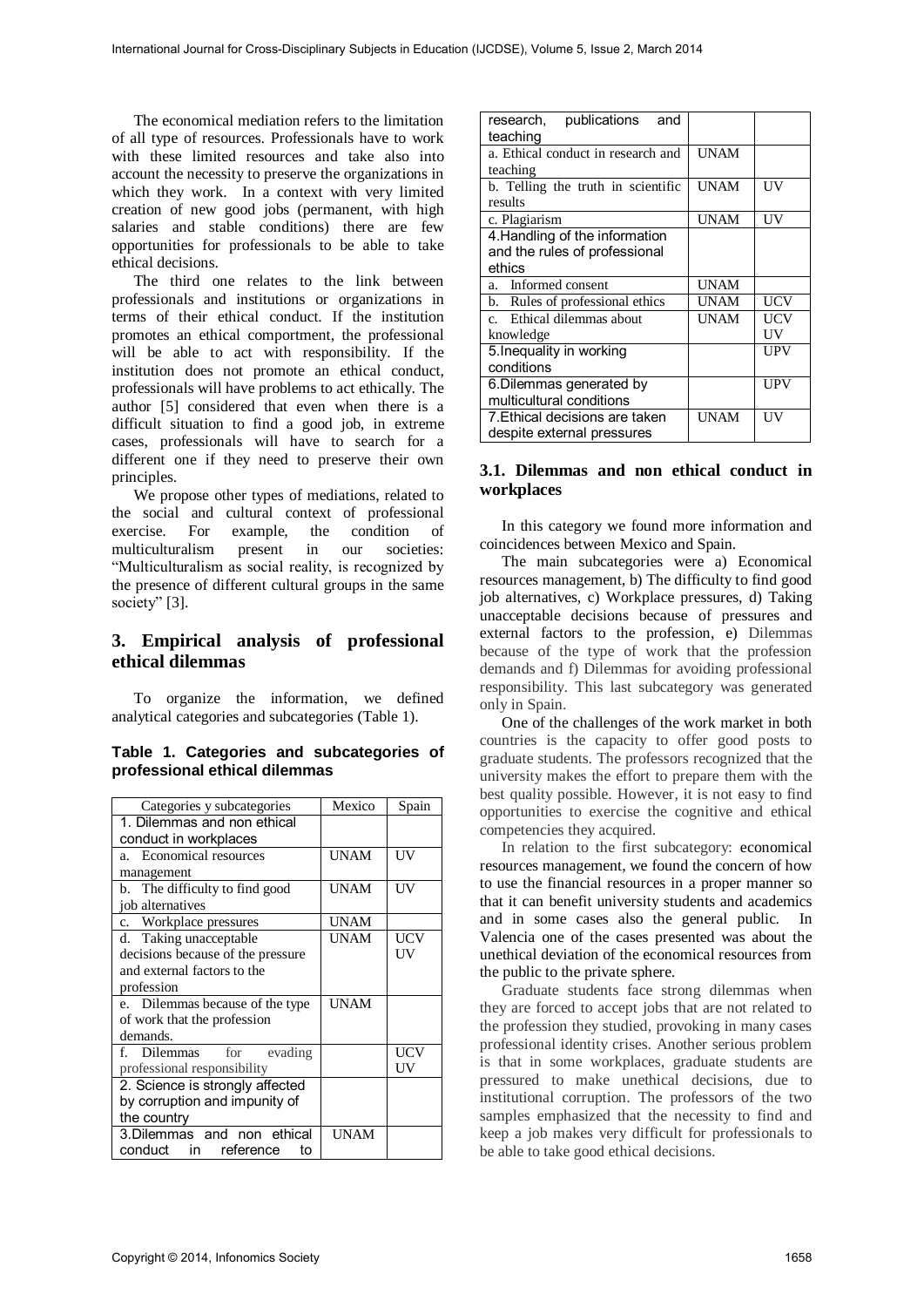As we said in the theoretical part of the article, regarding Augusto Hortal [5], the opinions expressed by the UNAM coordinators and the professors of the three universities in Valencia agreed with the economical and organizational mediations that complicates the possibility for professionals to act with responsibility. The pressures that some organizations impose to increase the productivity of their employees may cause problems with severe consequences. The case pointed out, for example, by the UNAM graduate program coordinator of Engineering is very explicit, because he explained the case of a graduate student, expert in plane maintenance that had to impose his ethical criteria to avoid approving flights with grave risks.

Some professions demand decisions that can affect the beneficiaries of their activity. In the UNAM, there were some answers related to this aspect from the coordinators from two Social Sciences (Law and Administration) and two from the Biological Sciences (Production and Health Animal Sciences and Ocean and Limnology Sciences). In the first two, the problem is the way that lawyers act in relation to their cases and to their clients, which can affect other people. In the case of administrators, they can face ethical conflicts, for instance, when they are ordered to fire workers. In Spain, the examples presented were about Law, Medicine and Teaching, for instance, public lawyers that are not well prepared and have very limited time to assist their defendants, doctors that work in public institutions and are pressured to serve many patients in a short time, and professors that misjudge their students' conduct because they do not make the effort to find out their necessities. Some of the professors gave examples of situations when the institutions or the professionals avoid their responsibility and show a lack of interest is their elected profession.

### **3.2. Science is strongly affected by corruption and impunity of the country**

Even though the university is a privileged space where the ethical principles are a significant part in the academic and scientific processes, some of the coordinators in the UNAM (Music and Biochemical Sciences) expressed that the political and social context of Mexico affect the ethical decision making in all the universities.

### **3.3. Dilemmas and non ethical conduct in reference to research, publications and teaching**

Some of the subcategories we found in the empirical work were: a) ethical conduct in research

and teaching, b) veracity of scientific results and c) plagiarism. The coordinators in UNAM considered that the infringement of scientific integrity has increased in the last decades. In the universities in Valencia plagiarism was also mentioned.

As we can see, the UNAM coordinators mentioned the three unacceptable ethical conducts that were considered by Aluja and Birke [1]: data fabrication, data falsification and plagiarism and also the enormous pressure to publish, that in some cases, force academics to publish a lot, but not always with quality. We know that one of the important elements for the evaluation of professors and researchers in both countries are publications. A positive evaluation can lead to economical rewards and prestige.

### **3.4. Handling of the information and the rules of professional ethics**

 Here, the subcategories were: a) informed consent (which is part of the principle of Autonomy), b) rules of professional ethics (veracity, confidentiality and fidelity) and c) ethical dilemmas about knowledge.

 Two graduate program coordinators from the Health Sciences in the UNAM highlighted the relevance of informed consent. It has to do with the obligation that researchers, teachers and professionals have to explicitly explain the information that the direct and indirect beneficiaries need from the professionals and to obtain the necessary consent when the beneficiaries are satisfied with the information received. The principal reason is to promote autonomous decisions of the subjects.

 Three rules about professional ethics were mentioned: confidentiality and veracity in both samples of professors and fidelity only in Spain.

 Some of the program coordinators in the UNAM, from Humanities and Arts, were concerned about the role they play as experts that can influence the beneficiaries' perception. In Spain, one of the preoccupations was the secondary position that teaching professional ethics have in the university *curricula* and the necessity to promote processes of self-regulated learning. Some answers were about the fact that many graduate students do not have the necessary knowledge to make appropriate decisions regarding the ethical dilemmas they face in their workplaces.

### **3.5. Inequality in working conditions**

 One professor from the Polytechnic University of Valencia stated the presence of inequality conditions, for example to charge more money for doing the same work. Inequality conditions also interfere with professional promotion